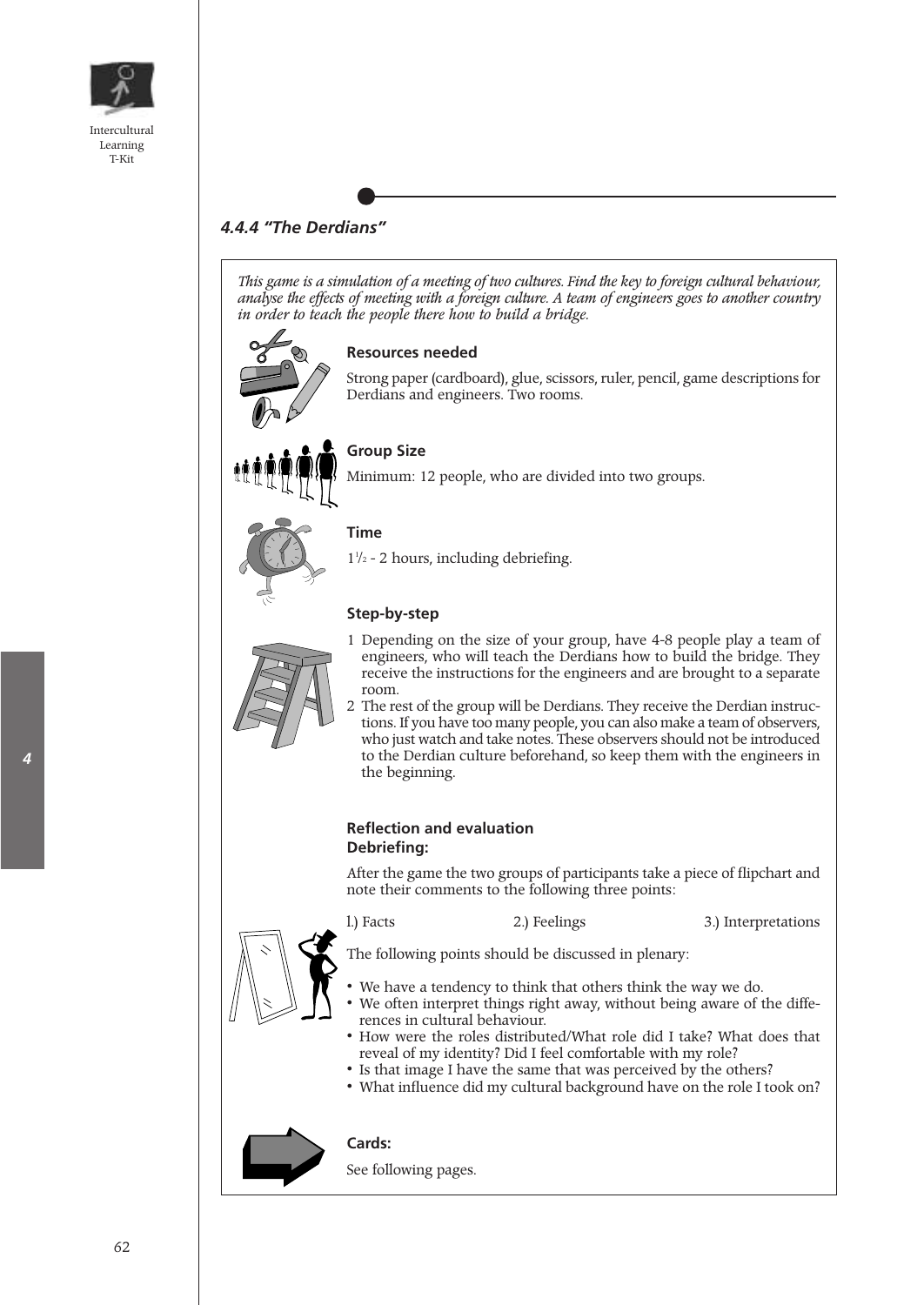



## **Instructions for the Derdians**

#### **The Situation:**

You live in a country called Derdia. The village you live in is separated from the next city where there is a market by a deep valley. To reach the market you have to walk for two days. If you had a bridge across the valley, you could get there in 5 hours.

The government of Derdia made a deal with a foreign firm to come to your village and teach you how to build a bridge. Your people will then be Derdia's first engineers. After having built that first bridge with the foreign experts you will be able to build bridges all over Derdia to facilitate other people's lives.

The bridge will be built out of paper, using pencils, rulers, scissors and glue. You know the materials and tools, but you don't know the construction techniques.

#### **Social behaviour:**

The Derdians are used to touch each other. Their communication doesn't work without touching. Not being in contact while talking is considered very rude. You don't have to be in direct contact, though. If you join a group, you just hang on to one member and are instantly included in the conversation.

It is also very important to greet each other when you meet, even when you just pass someone.

#### **Greetings:**

The traditional greeting is a kiss on the shoulder. The person who starts the greeting kisses the other on the right shoulder. The other then kisses on the left shoulder. Every other form of kissing is insulting! Shaking hands is one of the biggest insults possible in Derdia. If a Derdian ever is insulted by not being greeted or touched while being talked to, he/she starts shouting loudly about it.

#### **Yes/No:**

Derdians don't use the word no. They always say yes, although if they mean 'no', they accompany the 'yes' with an emphatic nodding of the head (you should practise this well).

#### **Work behaviour:**

While working, the Derdians also touch a lot. The tools are gender-specific: scissors are male, pencil and ruler are female. Glue is neutral. Men never ever touch a pencil or a ruler. The same goes for women and scissors (I think it's got something to do with tradition or religion).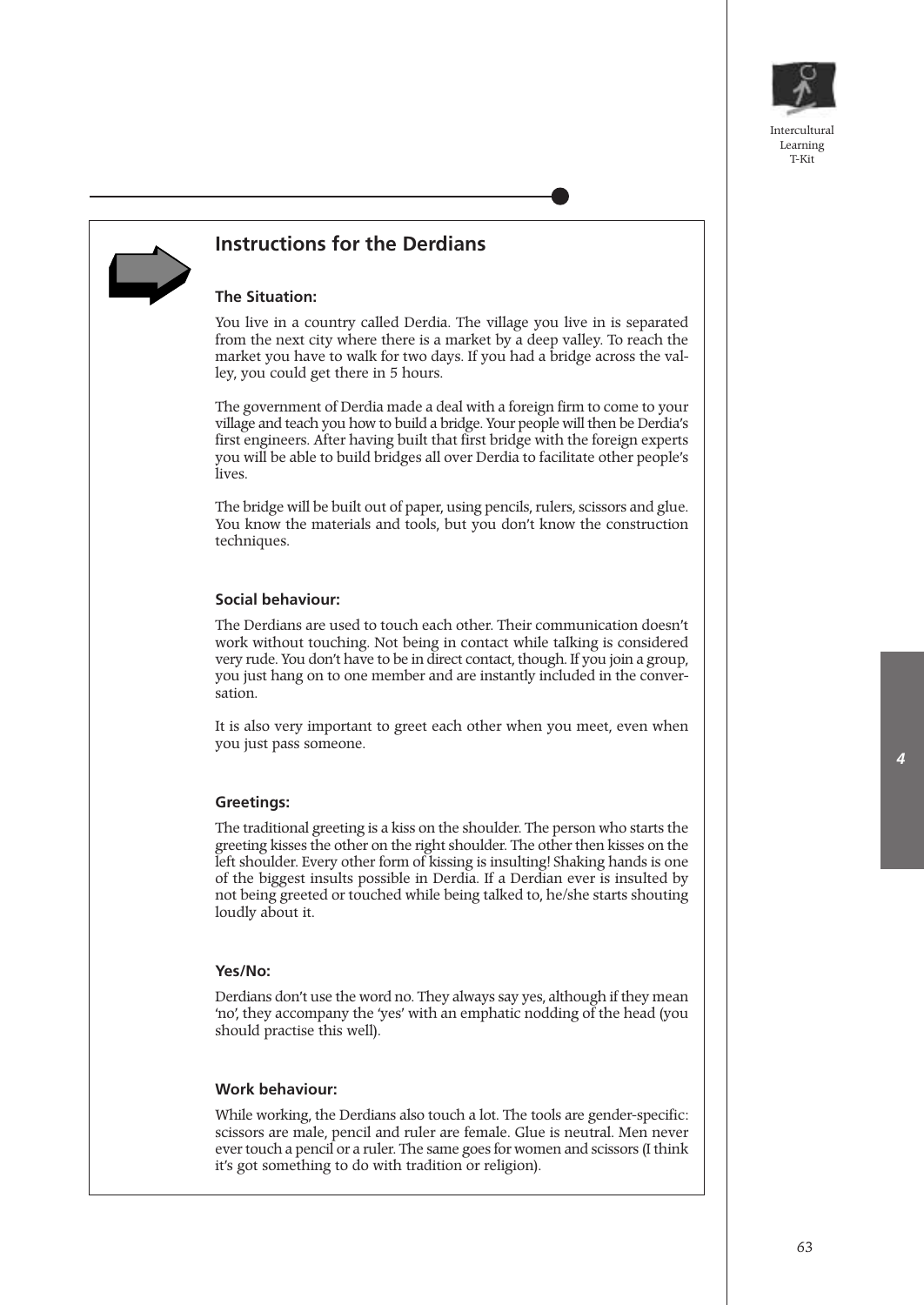

#### **Foreigners:**

Derdians like company. Therefore they also like foreigners. But they are also very proud of themselves and their culture. They know that they'll never be able to build the bridge on their own. On the other hand they don't consider the foreigner's culture and education as superior. Building bridges is just a thing they don't know. They expect the foreigners to adapt to their culture. But because their own behaviour is natural to them, they can't explain it to the experts (this point is VERY important).

A Derdian man will never get in contact with another man unless he is introduced by a woman. It does not matter whether the women is Derdian or not.